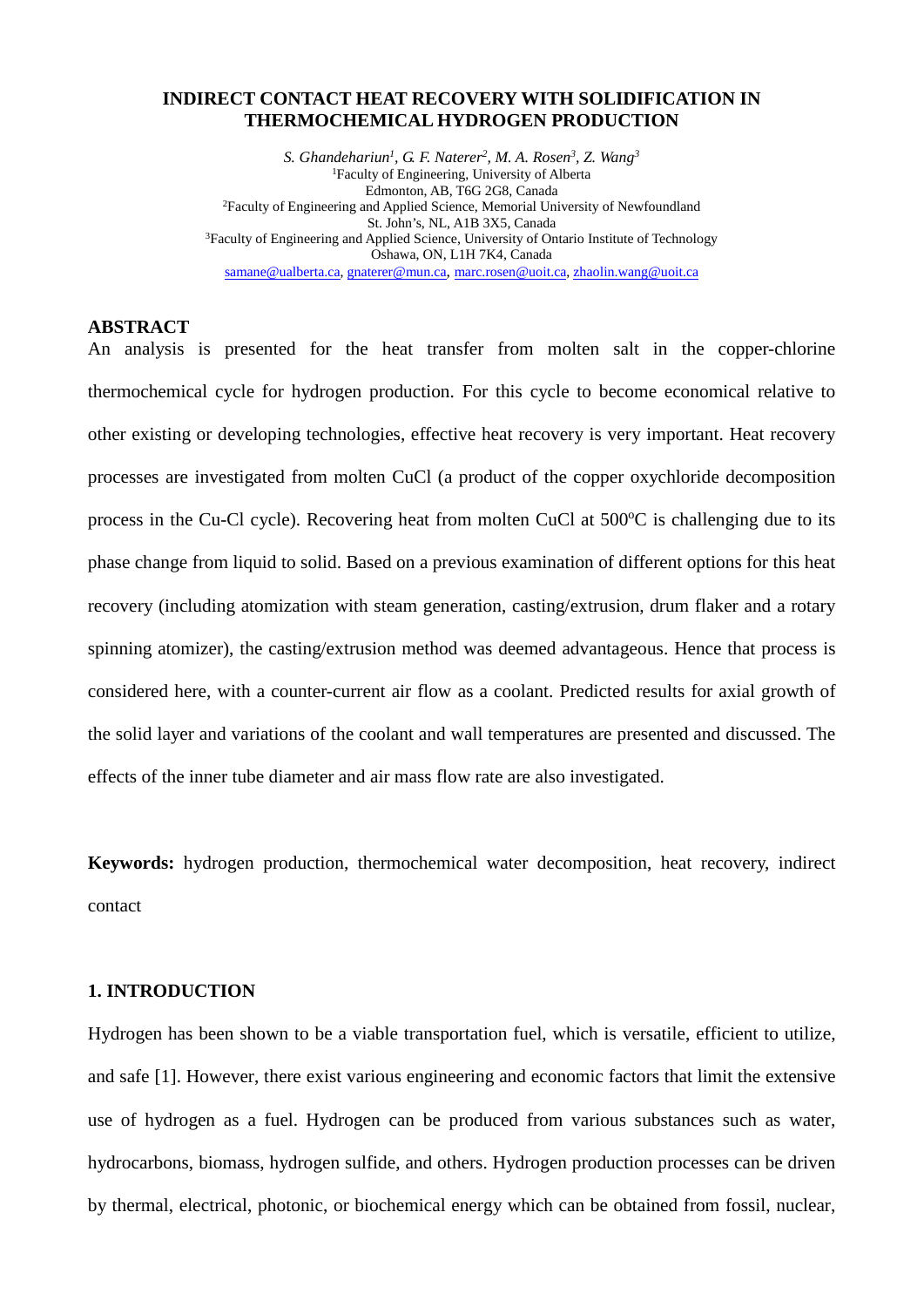renewable or other energy resources [2-8]. Table 1 summarizes the main hydrogen production methods. Currently, hydrogen is mainly produced via steam methane reforming (SMR) which causes significant greenhouse gas emissions [9, 10]. Therefore, developing alternative sustainable methods of hydrogen production is required to reduce greenhouse gas emissions and accelerate the transition to a low-carbon future.

Water electrolysis is a mature technology for hydrogen production in which electricity is used to split water into hydrogen and oxygen. Electrical energy can be obtained from renewable or nonrenewable resources [11-16]. There are three main types of electrolyzers available: alkaline, polymer electrolyte membrane (PEM), and high temperature solid oxide electrolyzer (SOE). Typical specifications of various electrolyzers are listed in Table 2. An energy and exergy analysis was conducted by Ni et al. [15] to investigate the thermodynamic and electrochemical characteristics of hydrogen production by a PEM electrolyzer plant. Their model showed that the thermal energy demand increases at higher temperatures while the electrical energy decreases. A hydrogen production system based on Solid Oxide Electrolysis Cells (SOECs) was modeled and compared to the performance of a more mature system based on PEM technology [14]. The results showed that the modeled SOEC hydrogen generation system can compete with the PEM electrolyzer, achieving better performance than the low-temperature system at hydrogen production rates higher than 18.3  $g/h$  (corresponding to 0.25 A/cm<sup>2</sup>) and showing an energy efficiency up to 14% higher than the PEM system at  $1 \text{ A/cm}^2$ .

Thermochemical water splitting, using various heat sources such as nuclear energy, solar energy, or geothermal energy, is an alternative cleaner process for hydrogen production. The overall efficiencies of some thermochemical cycles are potentially significantly higher than those for electrolysis [17]. Several thermochemical cycles for hydrogen production have been developed over the past four decades [18-27]. Among various cycles, the copper-chlorine cycle is one of the most promising cycles, in part because it requires heat at a maximum temperature of less than 500°C [28]. The copper-chlorine (Cu-Cl) cycle decomposes water into hydrogen and oxygen, through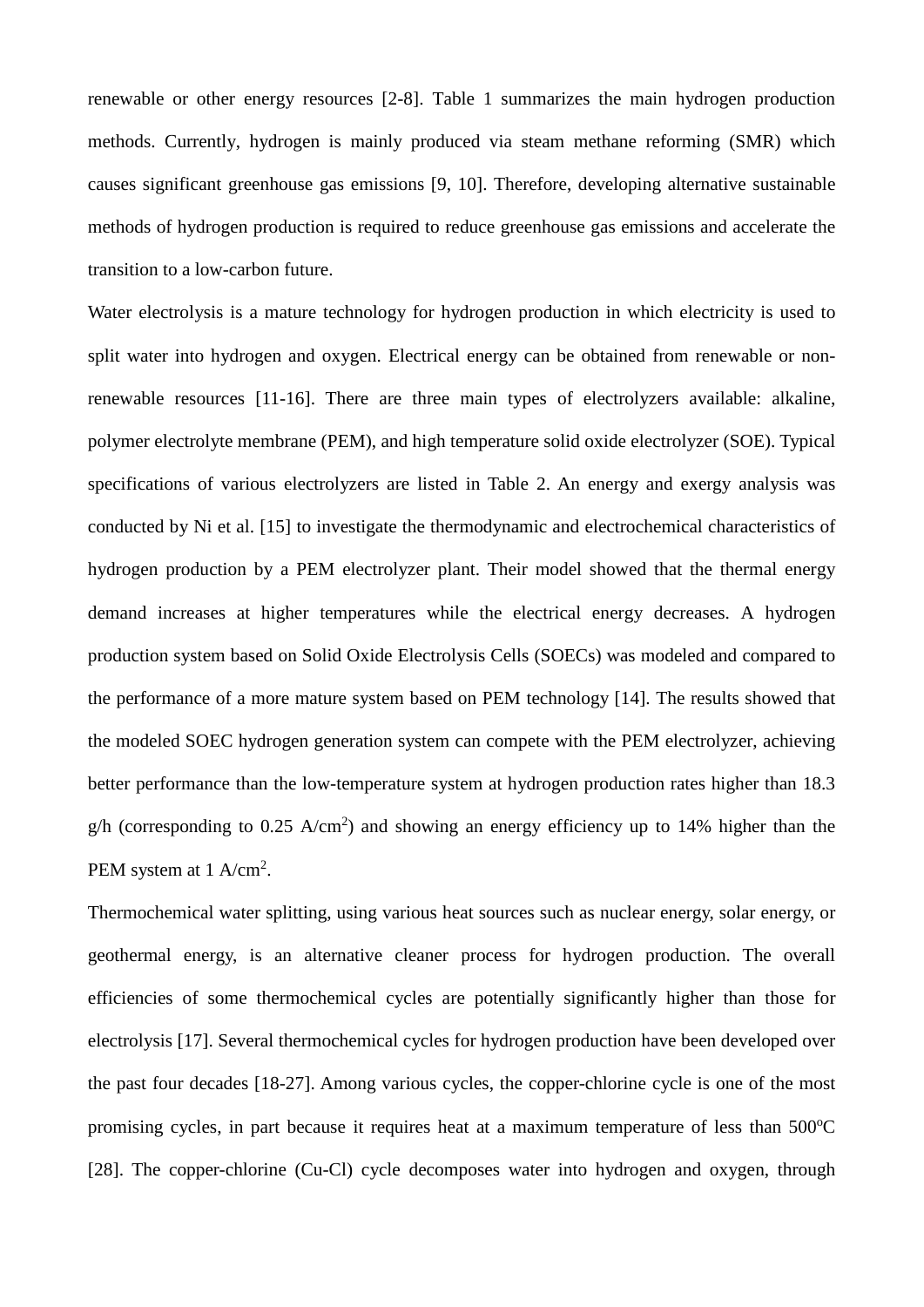intermediate copper chloride compounds, in a closed loop that recycles all chemicals continuously. The reaction steps of the cycle are shown in Table 3.

The overall efficiency of the cycle can be improved by recovering heat within the cycle and minimizing the net heat supply to the cycle. If all released heat is recycled internally, the efficiency of the cycle increases significantly [29, 30]. It was shown that for a five-step Cu-Cl cycle, the overall efficiency of the cycle can be improved from 37.2 % with no heat recovery to 53.6% with 100% of heat recovery [30]. Heat loss to the environment was assumed to be 20% in this analysis. Pinch analysis was used to determine the maximum recoverable heat within the cycle, and where in the cycle the recovered heat can be used efficiently [31]. It was shown that a major part of the potential heat recovery can be achieved by cooling and solidifying molten copper(I) chloride exiting the oxygen reactor which is step 4 of the Cu-Cl cycle. A direct contact heat exchanger for recovering heat from molten CuCl was proposed by Jaber [32], who evaluated the convective heat transfer between molten CuCl droplets in a counter-current spray flow.

Various options for heat recovery from molten CuCl were examined previously, including atomization with steam generation, casting/extrusion, drum flaker and a rotary spinning atomizer [33]. A casting/extrusion method was found to be the most efficient and reliable method for heat recovery from molten CuCl. Modeling of solidification during a casting process has been investigated by many authors [34-38]. Most assume that conduction heat transfer is the main transport mechanism, and convective heat transfer from the molten metal to the solid shell is not considered. A number of studies have been reported to predict solidification of liquids flowing through pipes [39-41]. Sampson et al. [42] developed a mathematical model for solidification of a liquid metal with a low Prandtl number, flowing through a pipe maintained at a subfreezing temperature. Conde et al. [43] presented and solved a two-dimensional model with the commercial software FLUENT to analyze the freezing of water and other liquids in tubes under laminar conditions. Those authors validated their model with experimental results of blocking lengths, provided earlier by Cheung [44]. Most of the previous studies assumed a constant wall temperature.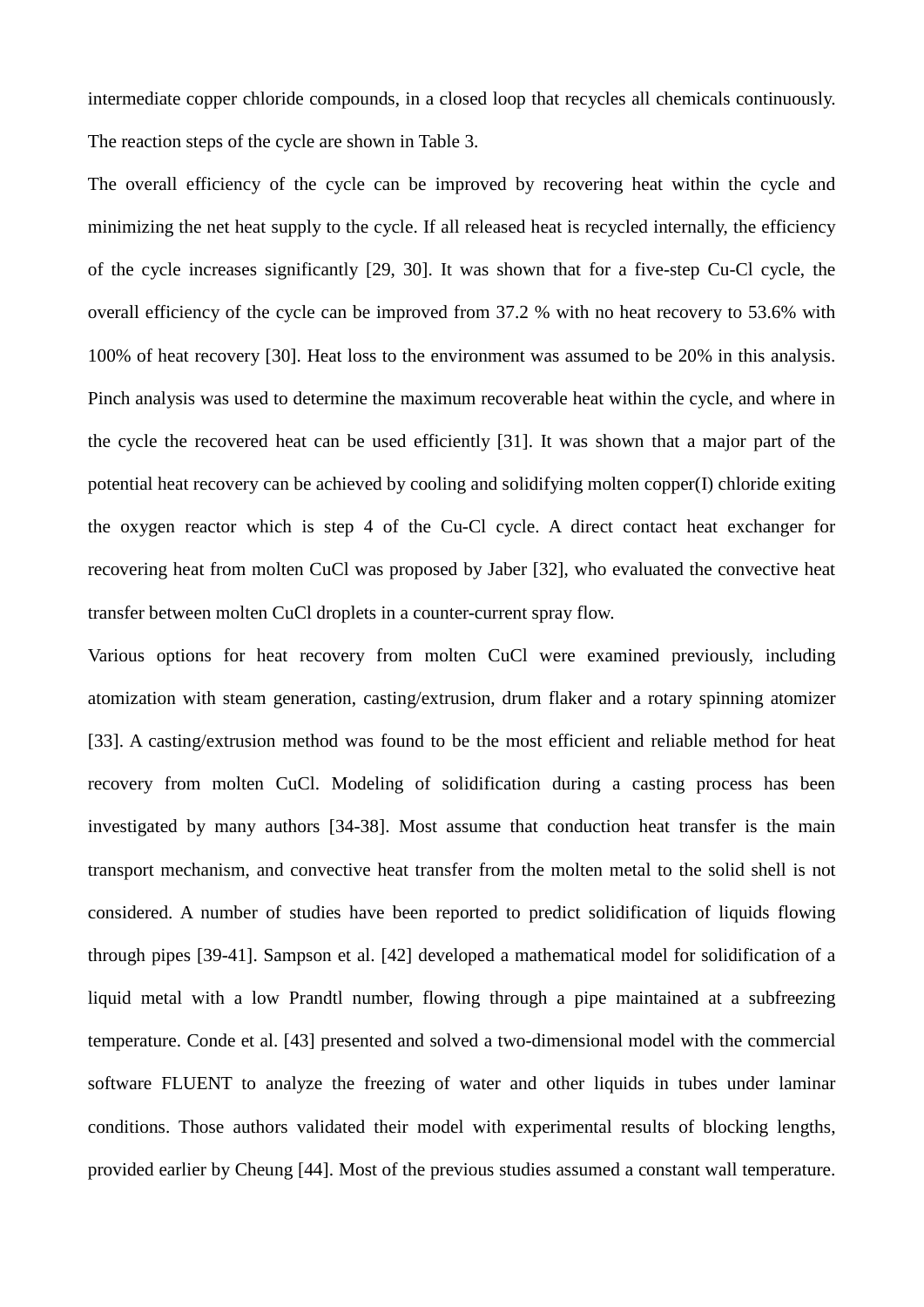Recently, Seeniraj and Hari [45] studied the transient freezing of warm liquids flowing through convectively cooled pipes under laminar and turbulent flow conditions. In the limiting case, the results agreed with those reported earlier for steady state and constant temperature boundary conditions.

The objective of this research is to analyze the casting/extrusion method for heat recovery from molten CuCl in the Cu-Cl cycle. The system is similar to a counterflow heat exchanger. The molten material flows inside the tube, and the coolant flows through the annulus. As the molten material cools, its phase changes from liquid to solid. Solidification heat transfer from the molten material is investigated through modeling of the system. Both laminar and turbulent flow conditions are studied. The coolant can be a single phase fluid (e.g. air) or a two-phase fluid (e.g. water/steam), but the focus here is on the former configuration. The aim is to provide useful data to design a heat exchanger for recovering heat from molten copper(I) chloride.

# **2. HEAT RECOVERY ANALYSIS IN THE COPPER-CHLORINE CYCLE**

Based on a hydrogen production rate of 3 kg/day, the heat flow distribution in the Cu-Cl cycle is calculated and presented in Table 4. The total heat requirement of the cycle is 8.16 kW while 1.48 kW of heat can be recovered within the cycle through cooling of HCl,  $O_2$ , and CuCl. About 88% of the total heat recovery can be achieved by cooling and solidifying of molten CuCl which can improve the overall efficiency of the copper-chlorine cycle accordingly. Table 5 shows the effect of heat recovery on the overall efficiency of the cycle. The electrical energy required for the electrolysis step is 62.6 kJ/mol H2 which is equal to 1.08 kW for a hydrogen production rate of 3 kg/day. Heat loss of 20% to the environment is considered in the analysis. The efficiency of the cycle is calculated based on the higher heating value of hydrogen. The overall efficiency of the cycle is improved from 45% when there is no heat recovery, to 51% when 80% of released heat is recovered within the cycle.

A schematic of an indirect contact heat recovery system for molten CuCl is shown in Fig. 1. Hot liquid (i.e. molten CuCl) enters the pipe at  $\mathbb{Z}=0$  with a uniform temperature  $\mathcal{T}_{in}$ , which is greater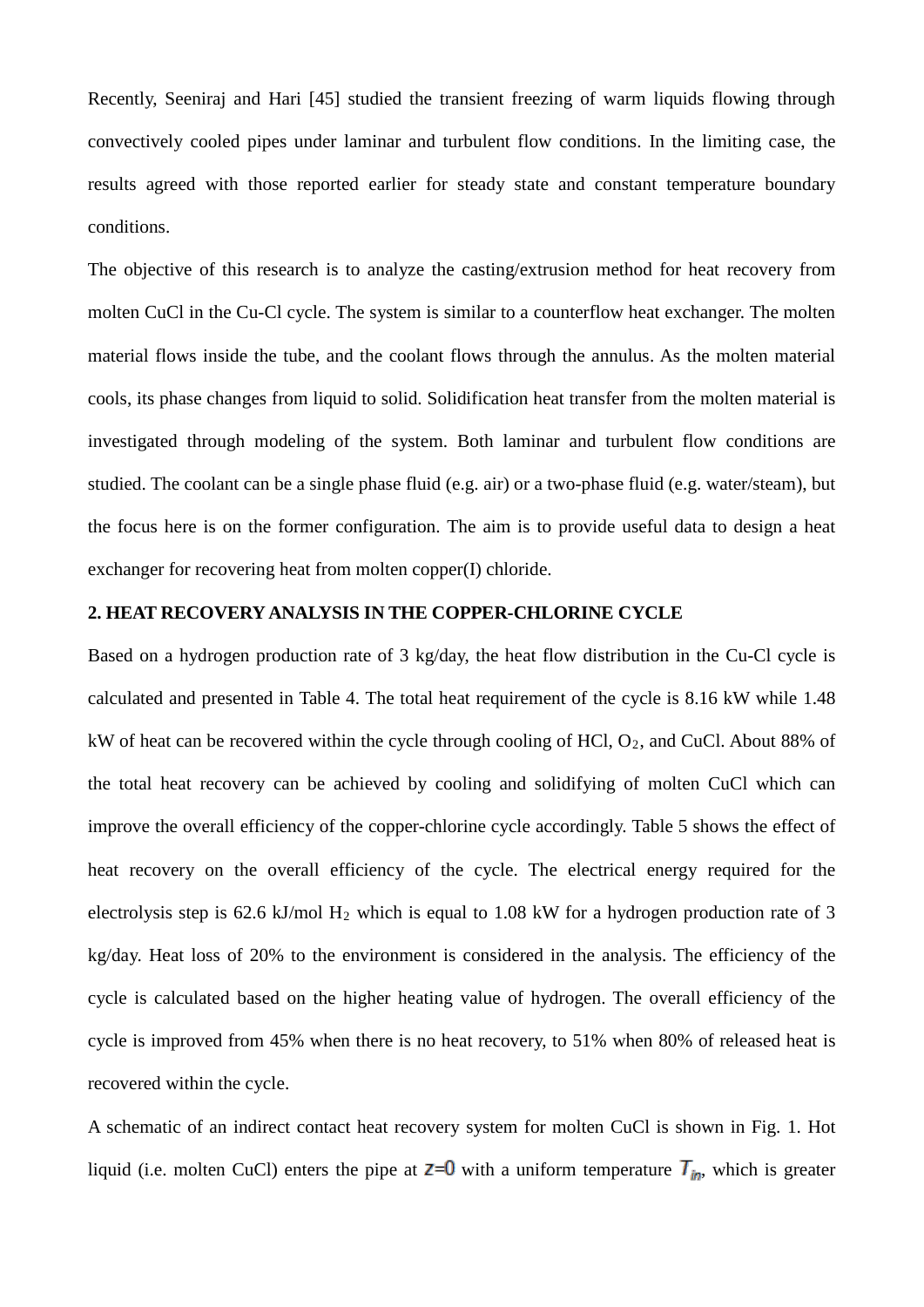than the freezing temperature of the liquid,  $T_f$ . A coolant at temperature  $T_c \leq T_f$  flows in the shell side, counter-currently. The convection heat transfer coefficient of the coolant is assumed to be constant.

The analysis has two steps. Firstly, solidification of a hot liquid flowing in a tube, subjected to an air flow with constant temperature, is modeled. Afterwards, a double-pipe heat exchanger, in which air flows through the outer tube, is investigated.

To model solidification of molten CuCl in a tube, an instantaneous energy balance is applied to a differential element:

$$
-[\rho u_{in}(\pi r_i^2)]c_{p_i}(\mathrm{d}T_b)=h_i(2\pi r_i\mathrm{d}z)(T_b-T_f) \tag{1}
$$

The enthalpy change of the flowing liquid is equal to the convective heat transfer from the liquid to the growing solid layer. By introducing the following non-dimensional variables,

$$
Z = \frac{Z}{r_i} \tag{2}
$$

$$
\theta_b = \frac{T_b - T_f}{T_{in} - T_f} \tag{3}
$$

the energy balance becomes

$$
Pe \frac{\partial \theta_b}{\partial Z} + 2Nu_i\theta_b = 0 \tag{4}
$$

where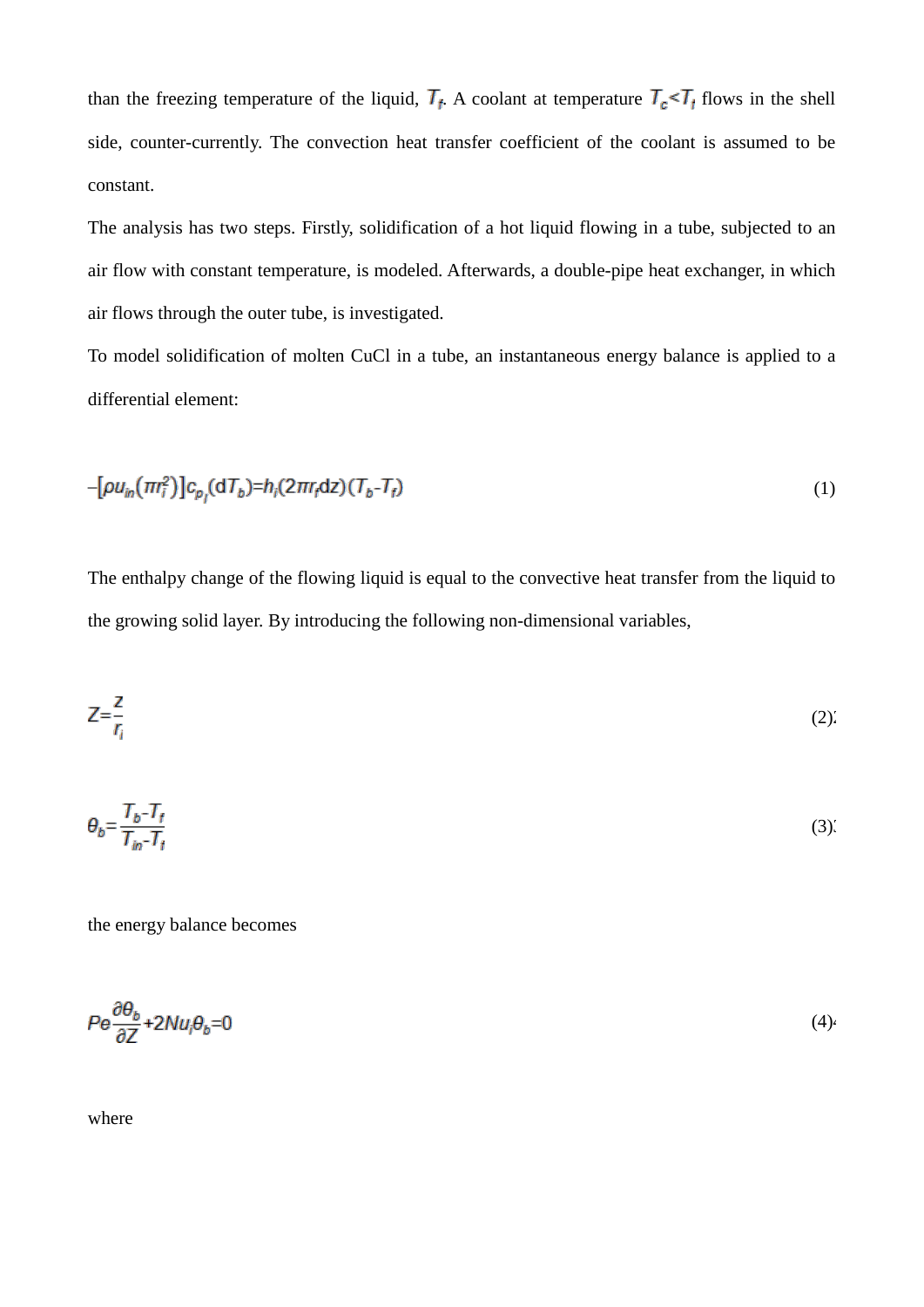$$
Re = \frac{2\rho u_{in} r_i}{\mu} \tag{6}
$$

$$
Nu = \frac{2h_i r_f}{k_i} \tag{7}
$$

At the solid-liquid interface, the sum of the heat released due to solidification, and the heat flux from the hot liquid to the solidified layer, is equal to the heat flux conducted through the solid layer, i.e.,

$$
-\rho_s \frac{\partial r_f}{\partial t} L + h_i (T_b - T_f) = k_s \left(\frac{\partial T_s}{\partial r}\right)_{r=r_t}
$$
\n(8)

By introducing non-dimensional variables and parameters,

$$
R = \frac{r}{r_i} \tag{9}
$$

$$
T = \frac{a_s t}{r_i^2} \tag{10}
$$

$$
Ste_s = \frac{(T_f - T_c)c_{p_s}}{L} \tag{11}
$$

$$
Ste_j = \frac{(T_{in} - T_t) c_{p_j}}{L} \tag{12}
$$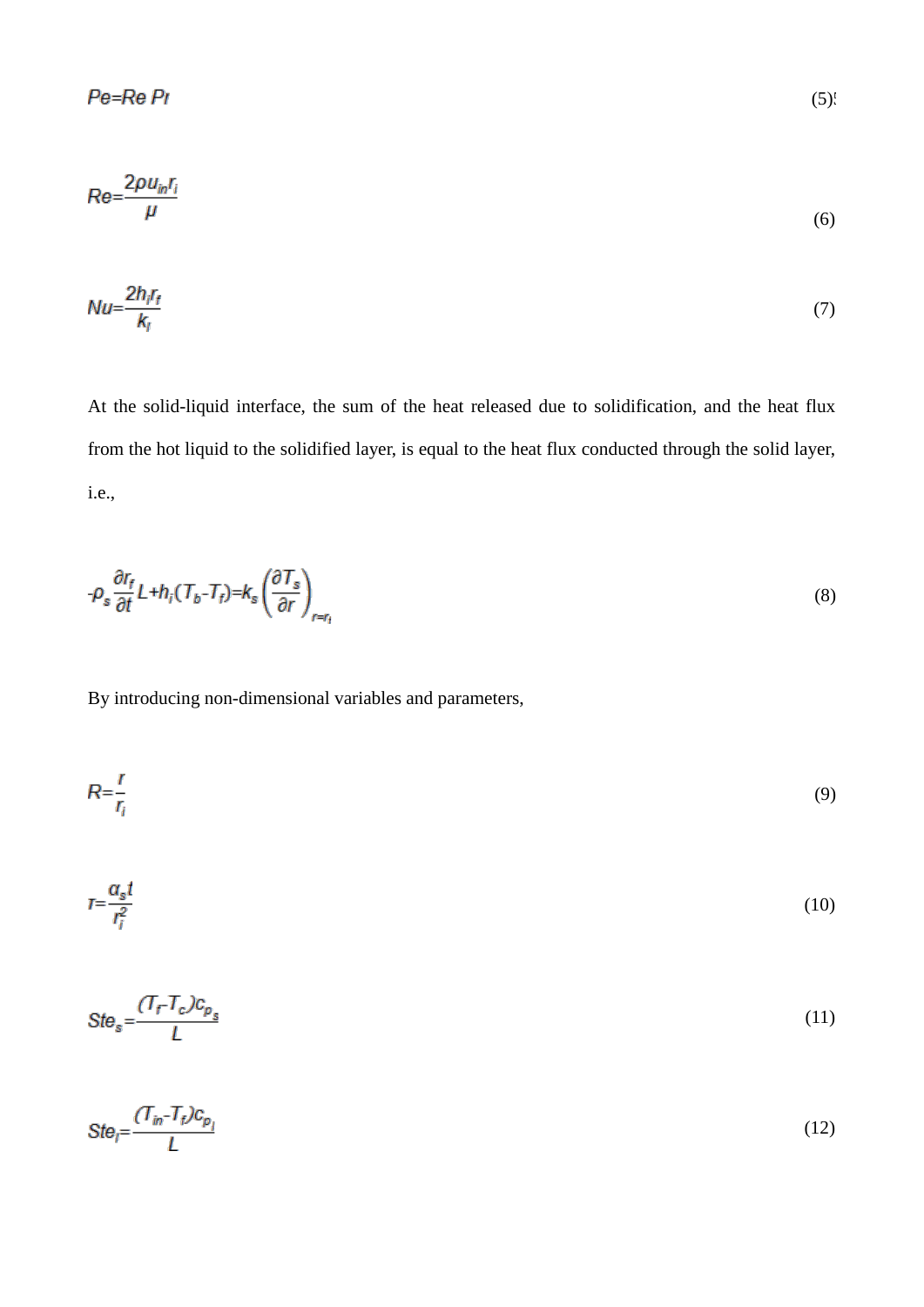$$
\theta_s = \frac{T_f - T_s}{T_f - T_c}
$$

the non-dimensional form of Eq. (8) becomes

$$
\frac{\partial R_f}{\partial r} = Ste_s \left(\frac{\partial \theta_s}{\partial R}\right)_{R=R_f} + \left(\frac{\phi \theta_b}{R_f}\right) \tag{14}
$$

where

$$
\phi = 0.5 \left( \frac{C_p}{k} \right)_{sl} Ste_l Nu_i \tag{15}
$$

Heat conduction in the solid layer can be considered in the axial (*z*) and radial (*r*) directions. However, since the solid bulk transport in the axial direction is more significant than heat conduction in the same direction, the *z*-term of the equation is negligible with respect to the *r*-terms. Moreover, the axial growth of the solidified layer is much slower than the rate of change of temperature of the liquid with time. This allows the time derivative of temperature in the heat conduction equation to be neglected for the solid layer [45]. Therefore, the conduction equation in the solid layer is reduced to the following equation

$$
\frac{\partial^2 T_s}{\partial r^2} + \frac{1}{r} \frac{\partial T_s}{\partial r} = 0 \tag{16}
$$

The boundary conditions are as follows

$$
T_s = T_f \quad \text{at} \quad r = r_t \tag{17}
$$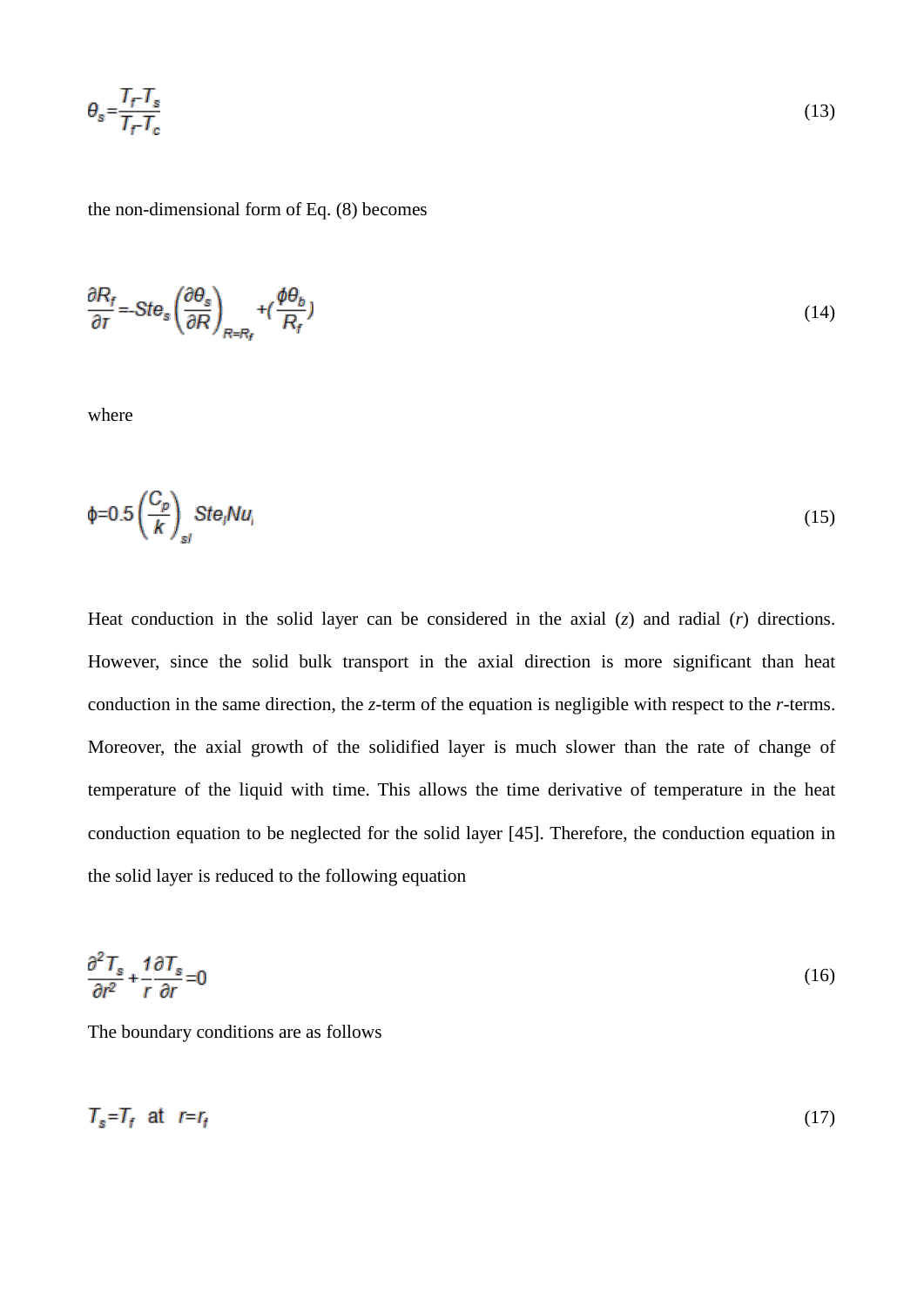$$
-k_s \frac{\partial T_s}{\partial r} = h_o (T_s - T_c) \quad \text{at } r = r_i
$$
\n<sup>(18)</sup>

The non-dimensional form of the equation and boundary conditions become

$$
\frac{\partial^2 \theta_s}{\partial R^2} + \frac{1}{R} \frac{\partial \theta_s}{\partial R} = 0 \tag{19}
$$

$$
\theta_{\rm s} = 0 \quad \text{at} \quad R = R_t \tag{20}
$$

$$
\frac{\partial \theta_s}{\partial R} = Bi(1 - \theta_s) \quad \text{at } R = 1 \tag{21}
$$

where

$$
Bi = \frac{h_o r_i}{k_s} \tag{22}
$$

Solving Eq. (19) subject to the boundary conditions, the temperature distribution in the solid layer is

$$
\theta_{\rm s} = \left(\frac{Bi}{1 - Bi \ln R_{\rm r}}\right) \ln\left(\frac{R}{R_{\rm r}}\right) \tag{23}
$$

The value of  $(\partial \theta_s / \partial R)_{R=\mathbb{F}_q}$  is obtained from Eq. (23) and substituted in Eq. (14), yielding

$$
R_f\left(\frac{\partial R_f}{\partial r}\right) = Ste_s\left(\frac{Bi}{1 - Bi\ln R_f}\right) + \phi\theta_b\tag{24}
$$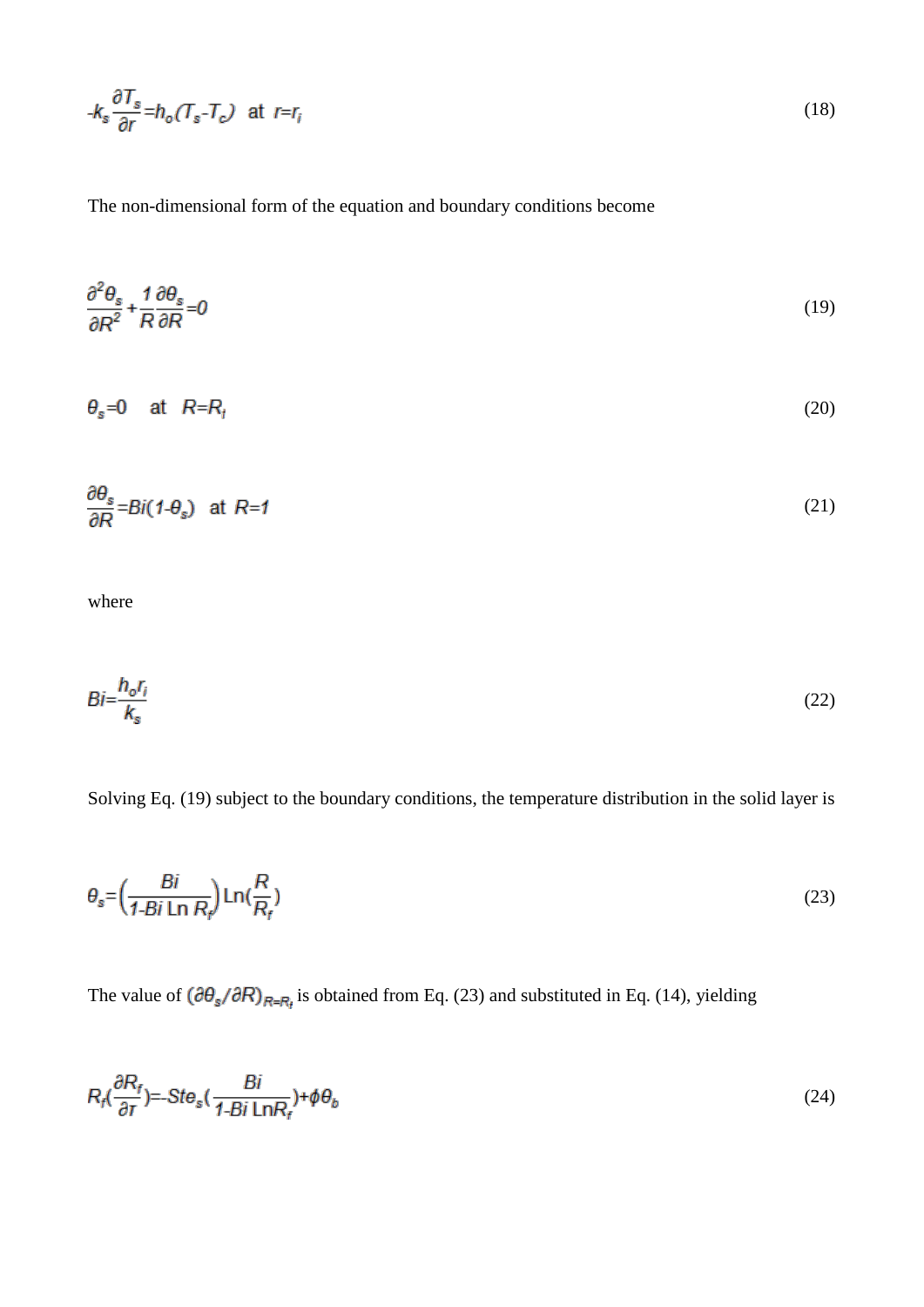Equations (4) and (24) form a set of coupled non-linear partial differential equations with the initial and boundary conditions as follows:

$$
\theta_b = 1, R_f = 1 \text{ at } t = 0, Z \ge 0 \tag{25}
$$

$$
\theta_b = 1 \text{ at } Z = 0, r \ge 0 \tag{26}
$$

The solidification of the flowing hot liquid is possible only for a certain range of values of parameters. For solidification to begin,  $\left(\frac{\partial R_f}{\partial T}\right)$  should be less than zero when *T* approaches zero. Therefore, from Eq. (24),

$$
\left(\frac{\partial R_f}{\partial T}\right)_{r=0} = -Ste_s Bi + \phi\tag{27}
$$

The condition for the commencement of solidification is

$$
Bi Ste_s > \phi \tag{28}
$$

Here (Bi Ste<sub>s</sub>) characterizes the amount of heat absorbed by the coolant and  $\phi$  indicates heat transfer from the hot liquid by convection. Solidification would begin only when the heat extracted by the coolant is greater than the heat added by the liquid flowing in the pipe. Using Eq. (15), the limiting condition for solidification becomes

$$
\text{Bi Ste}_{\text{sl}} > 0.5 \left( \frac{C_p}{k} \right)_{\text{sl}} Nu_i \tag{29}
$$

For a laminar, fully developed flow with a constant surface temperature, the Nusselt number is constant [46]: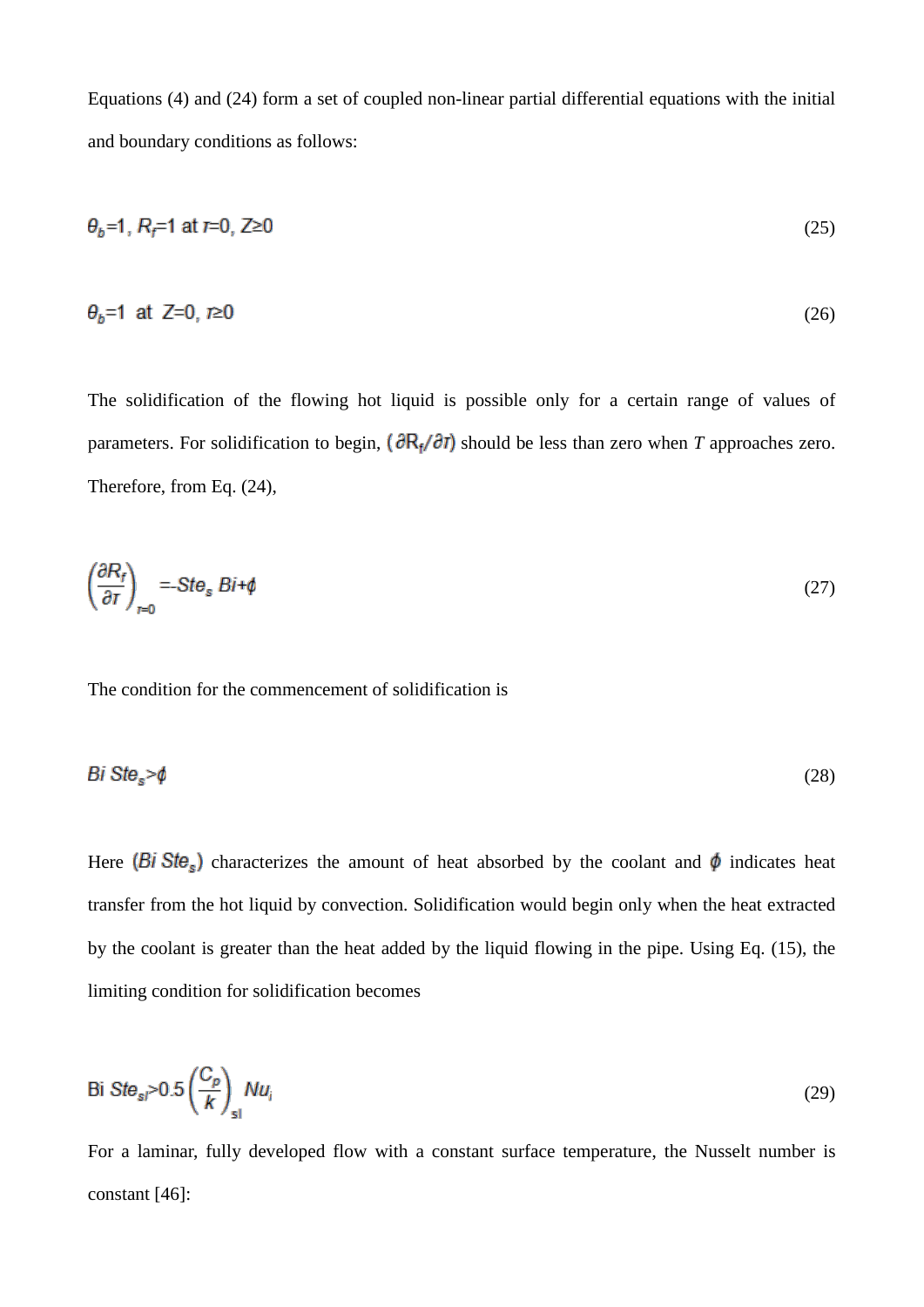The spatial distribution of the bulk mean temperature can be found by integrating Eq. (4) with respect to *Z*:

$$
\theta_b = \exp\left(\frac{-7.32}{P\theta}Z\right) \tag{31}
$$

Substituting Eq. (31) into (24) yields

$$
R_f\left(\frac{\partial R_f}{\partial r}\right) = -Ste_s\left(\frac{Bi}{1 - Bi\,\text{Ln}R_f}\right) + \phi \exp\left(\frac{-7.32}{Pe}\,Z\right) \tag{32}
$$

The thickness of the solid layer reaches a steady state when the heat flux from the hot liquid at the interface is equal to heat transfer to the coolant by convection. By replacing  $\partial R_{\vec{p}}/\partial \vec{r} = 0$ , Eq. (32) becomes

$$
-Ste_s\left(\frac{Bi}{1-Bi\ln R_f}\right) + \phi \exp\left(\frac{-7.32}{Pe}\right) = 0\tag{33}
$$

Therefore,

$$
R_f = \exp\left[\frac{1}{Bi} - \frac{Ste_s}{\phi} \exp\left(\frac{7.32}{Pe}\right)\right]
$$
\n(34)

In the case of turbulent flow, the correlation proposed by Gnielinski [47] is modified to find the Nusselt number as a function of  $R_f$  as follows: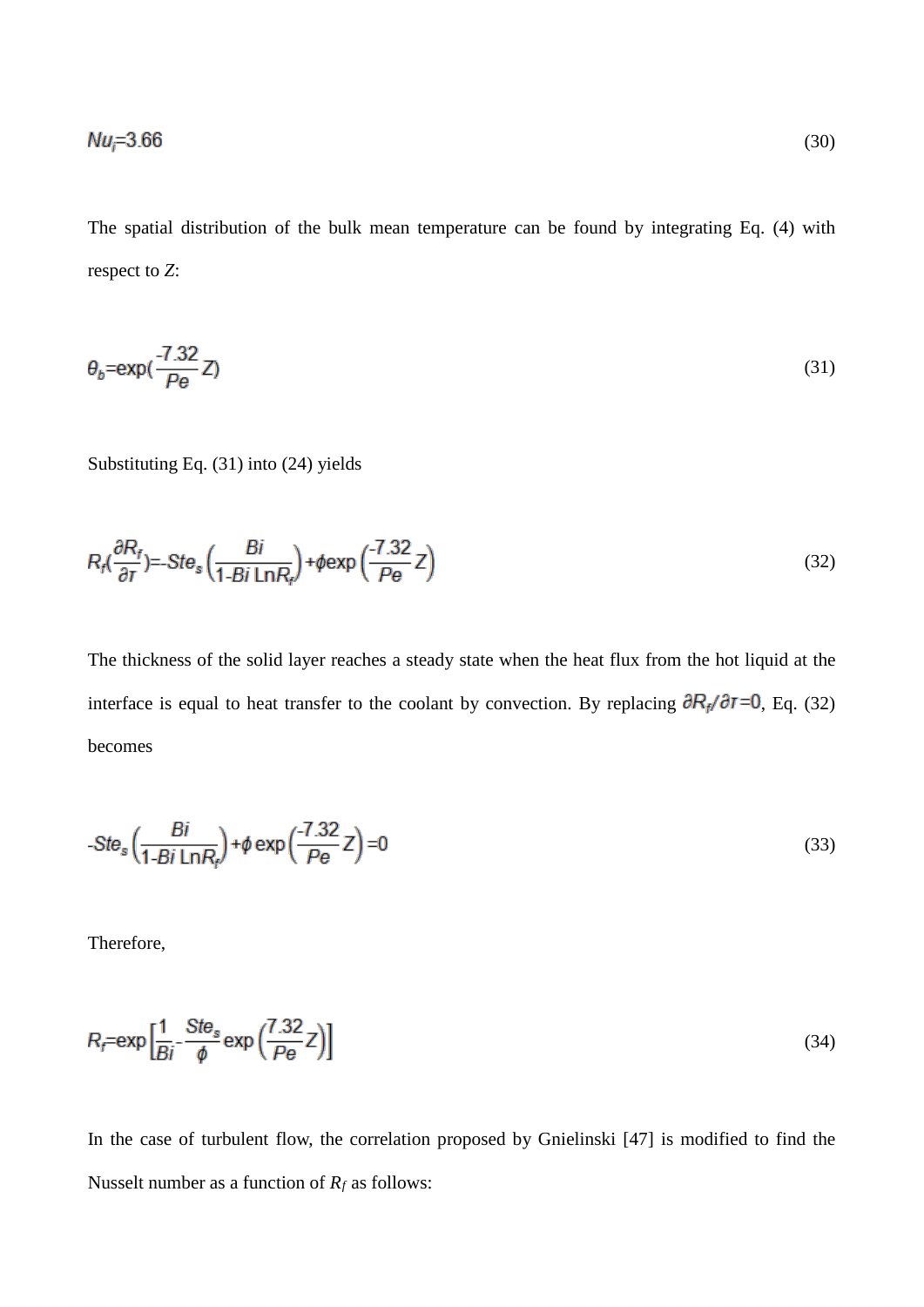$$
Nu_{i}=0.012\left[\left(\frac{Re}{R_{f}}\right)^{0.87}-280\right]Pr^{0.4}
$$
\n(35)

This correlation is valid over the following range of conditions:

$$
1.5 \le Pr \le 500, 3 \times 10^3 \le Re \le 10^6 \tag{36}
$$

The Nusselt number obtained from Eq. (35) is substituted into Eqs. (4) and (24). Each equation is then discretized using forward difference approximations with a constant step size. The effect of the step size on the results is investigated. The optimum step sizes for *t* and *z* are found to be 0.01 and 0.001, respectively. Further reduction of the step sizes by a factor of 2 will cause up to 1% change in the results.

In the next step of the analysis, a counter-current flow in the outer tube is also considered and added to the model. For fully developed laminar flow in the tube annulus, assuming one surface is insulated and the other is held at a constant temperature, the Nusselt number is obtained from tabulated data [46]. An energy balance is applied to a differential element of the fluid:

$$
\dot{m}_c C_{p_c} dT_c = h_c (2\pi r_i dz) (T_w - T_c) \tag{37}
$$

In each step of the calculation,  $T_c$  is updated using Eq. (37). Equations (4) and (24) are solved simultaneously as described above.

# **4. RESULTS AND DISCUSSION**

The computed results are compared with past results reported by Seeniraj and Hari [45] for selected values of parameters. The coolant temperature is assumed to be constant. Figures 2 and 3 show the axial variation of the bulk mean temperature and axial growth of the solid layer for laminar flow,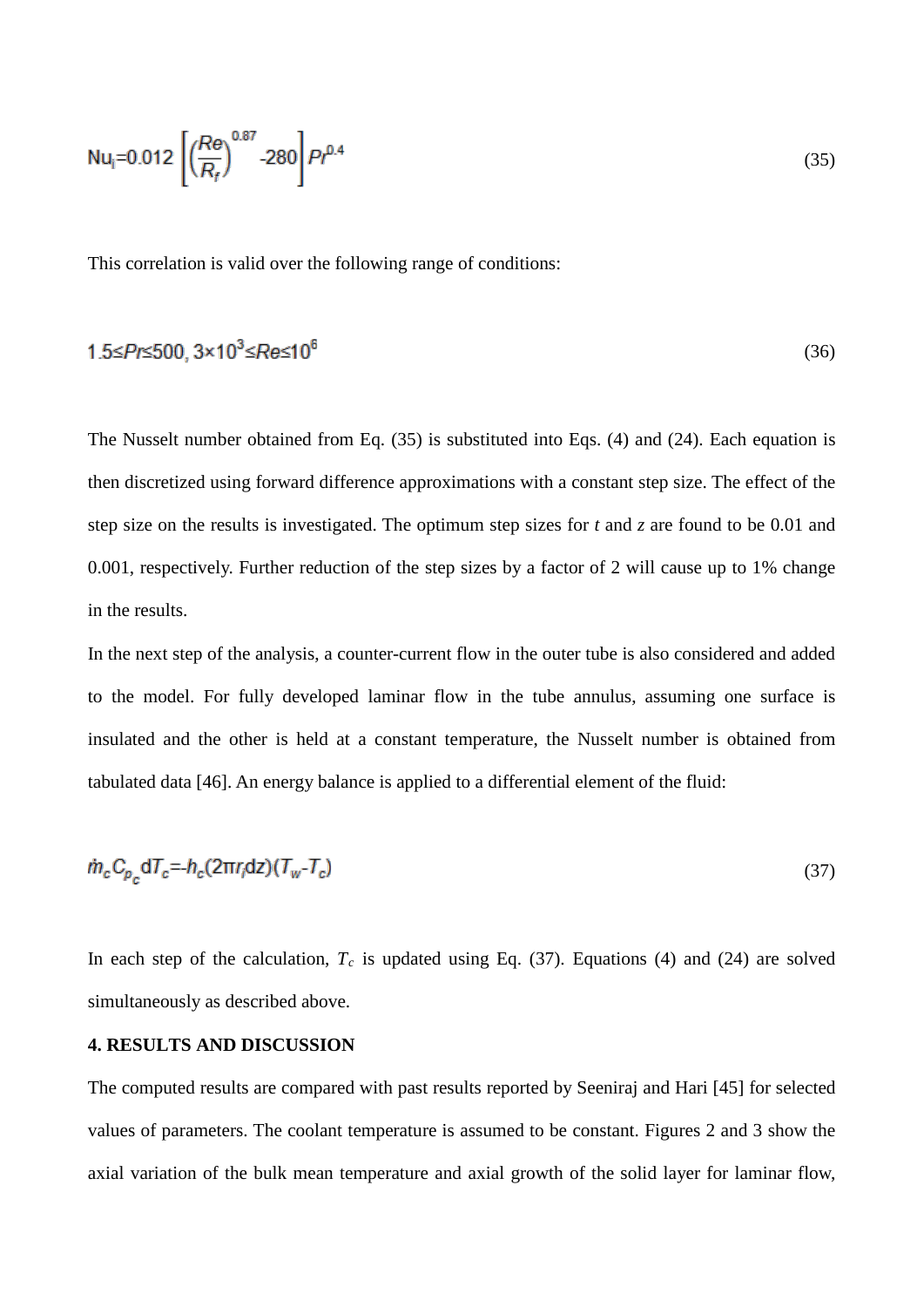respectively. In these figures,  $Bi=10$ ,  $Ste_s/Ste_l=0.5$ , and  $\bar{r}=0.5$ . Figures 4 and 5 compare the present work with the results obtained by Seeniraj and Hari [45] for turbulent flow. Our results show good agreement with the data presented by Seeniraj and Hari. Comparing the laminar and turbulent flows shows that the solid layer grows much faster in turbulent flow, mainly due to a larger convection heat transfer coefficient. This also affects the liquid bulk mean temperature. The variation of the bulk temperature along the tube is more significant for turbulent flow.

An experimental setup was established at the University of Ontario Institute of Technology for investigation of the solidification of molten CuCl in a double-pipe heat exchanger. The diameter of the inner tube is 20 cm and the outer tube diameter is 25 cm. The mass flow rate of molten CuCl is 4.17 g/s. In this section, air is considered as a coolant in counter-current flow. The inlet temperature of air is 25°C. CuCl properties at the melting point (420°C) are used for both solid and liquid phases.

Figure 6 shows the variation of the air temperature along the tube. The mass flow rate of air is 3 g/s. The heat extracted from solidifying CuCl causes an increase in air temperature from 25°C to 190°C in a heat recovery system with a length of 15 cm. The effect of the inner tube radius on the air temperature and the length of the heat recovery system is also shown in Figure 6. While the outer tube radius is fixed, raising the inner tube radius causes an increase in the air temperature. This occurs because the flow in the shell is laminar, and hence the Nusselt number is almost constant. Therefore, increasing the inner tube radius causes a decrease in the hydraulic diameter which increases the convection heat transfer coefficient in the shell. An increase in the heat transfer rate results in a higher coolant temperature. Therefore, the outlet temperature of the coolant and the length of the heat exchanger are increased significantly by increasing the inner tube radius. The length of the heat recovery system is 29 cm and 53 cm for the inner tube radius of 11 cm and 12 cm, respectively. The outlet temperature of air is 255  $\degree$ C and 370  $\degree$ C for the inner tube radius of 11 cm and 12 cm, respectively. As a result, the heat transfer from the molten salt rises.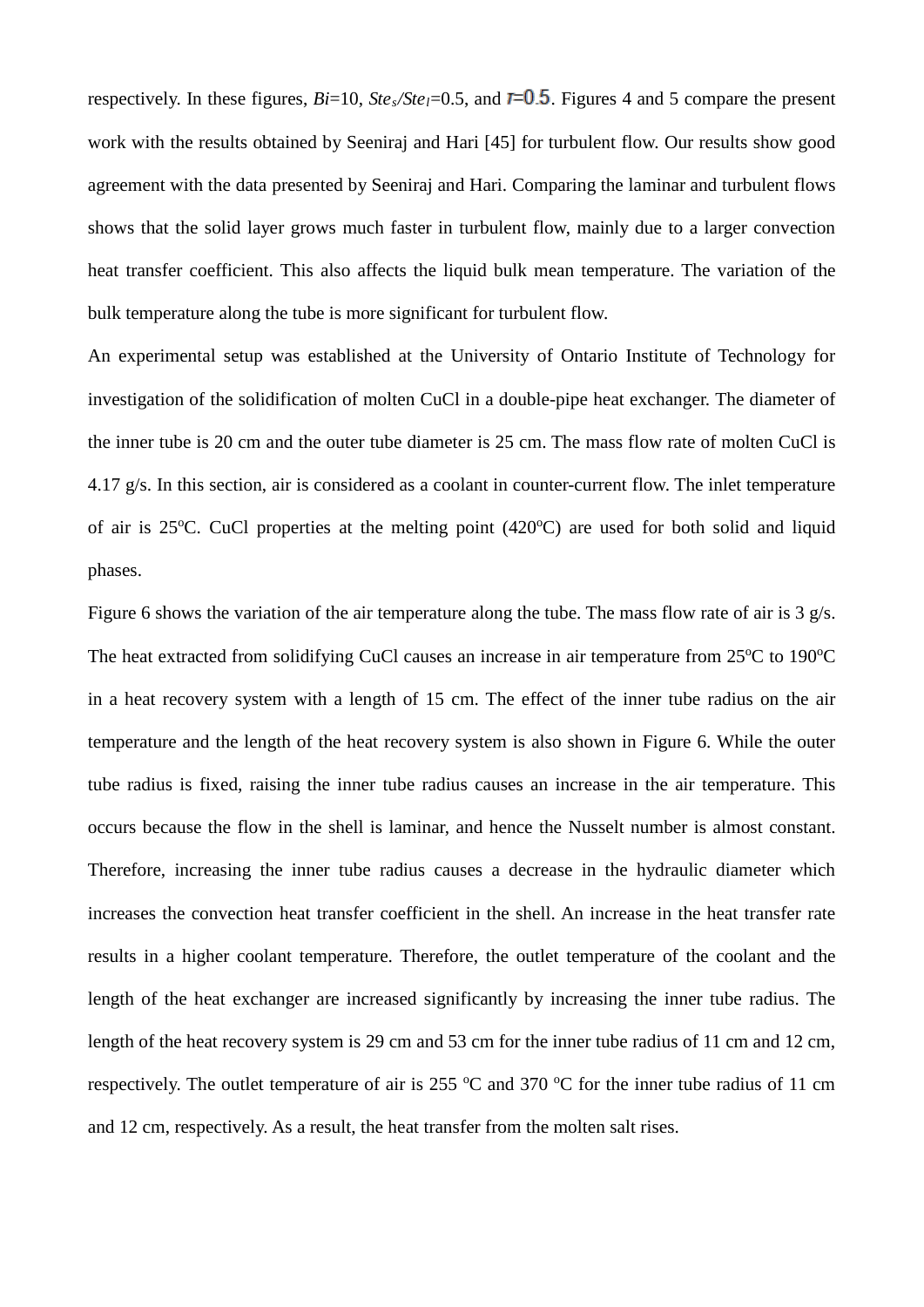Increasing the inner tube radius also affects the growth of solid layer. This is illustrated in Fig. 7. For a heat recovery system with an inner tube radius of 10 cm, the length of the system is not sufficient to solidify the entire molten salt flowing in the tube. Therefore, as discussed earlier, it is required to increase the inner tube radius and the length of the system to achieve an efficient heat recovery from molten salt. This is also observed in Fig. 7.

For a heat recovery system with an inner tube radius of 12 cm, the effect of mass flow rate is investigated. Figure 8 demonstrates the variation of the inner wall temperature along the tube. A heat recovery system with a higher air flow rate has a higher heat transfer rate and hence, a longer length. The length of the system is 54 cm and 91 cm for an air flow rate of 3 g/s and 4 g/s, respectively. Since the wall temperature at the top and bottom of the heat recovery system is almost the same for two air flow rates, the variation of wall temperature along the tube is slower for the longer tube.

The heat flux along the heat recovery system is shown in Fig. 9. As shown in Figs. 6 and 8, both wall and air temperatures rise when increasing the air flow rate. However, the temperature difference,  $(T_w - T_c)$  is the same for different air flow rates. Therefore, the heat flux along the heat recovery system is similar for both air flow rates. However, since the length of the heat recovery system is longer for a higher air flow rate, the total heat transfer rate from molten salt over the system is greater for a greater air flow rate. The results presented in this section provide useful data which can assist efforts to design a system for recovering heat from molten copper(I) chloride in the Cu-Cl cycle.

#### **5. CONCLUSIONS**

The present investigation of solidification of a hot liquid flowing through a tube, which is cooled convectively, has yielded several results that improve our understanding of molten CuCl heat recovery. Variations of the liquid bulk mean temperature are evaluated by applying an energy balance to a differential element of the liquid. The growth of a solid layer along the tube is obtained by establishing an energy balance at the solid-liquid interface. The conduction equation is solved in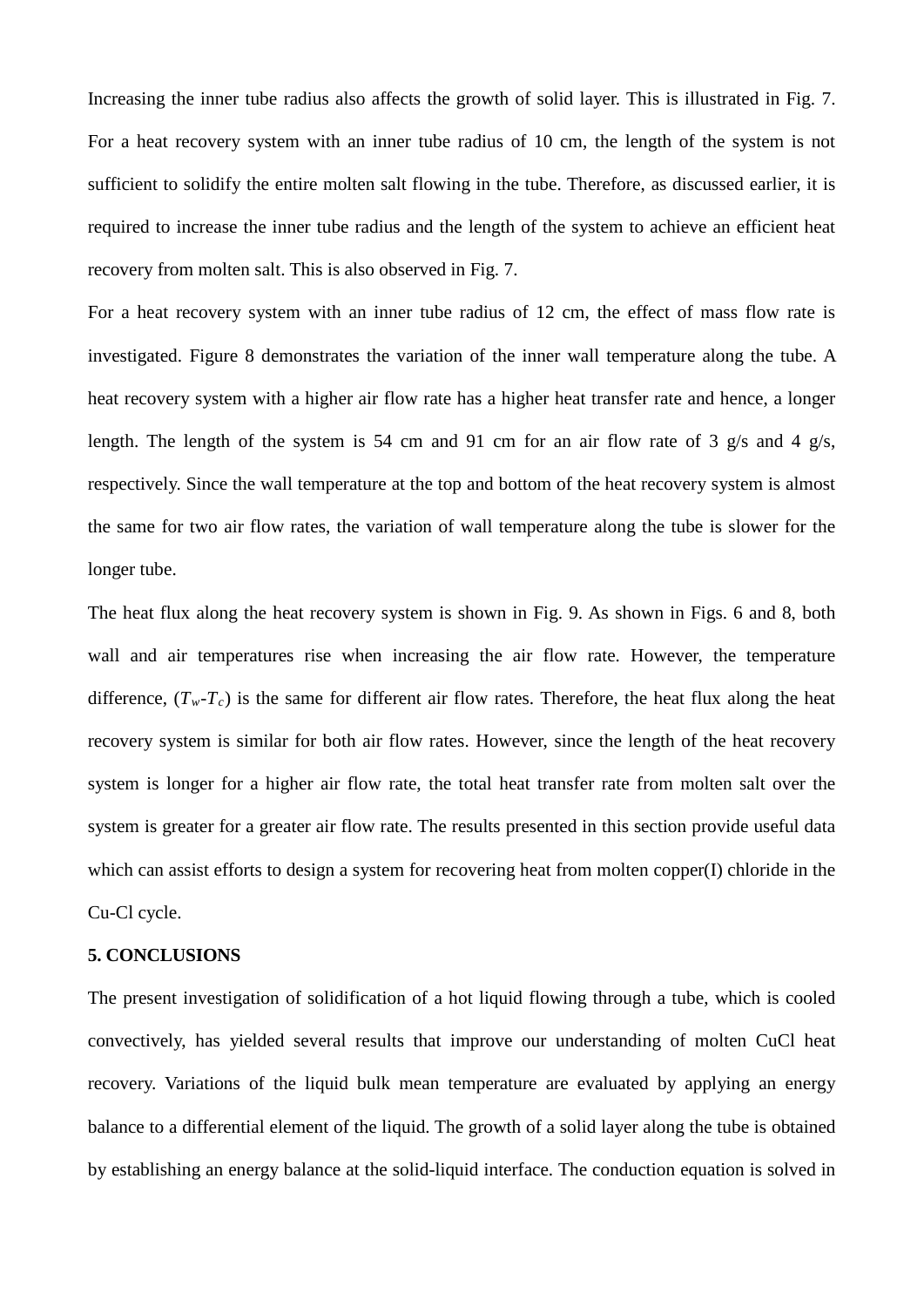the solid layer to determine the radial distribution of the solid. The results are validated against past data available in literature. A double-pipe heat exchanger (casting/extrusion method) is investigated for recovering heat from the molten CuCl in the Cu-Cl thermochemical cycle for hydrogen production. Counter-current air flow is considered as a coolant. The results for axial growth of the solid layer, and variations of the coolant and wall temperatures, have been presented. It has been shown that reducing the inner tube diameter increases the heat exchanger length and increases the outlet temperature of air significantly. Also, increasing the mass flow rate of air increases the total heat flux from the molten salt by increasing the length of the heat exchanger. The results in this paper provide useful data which can assist efforts to design a heat exchanger for recovering heat from molten copper(I) chloride.

### **Acknowledgement**

Support of this research from the Natural Sciences and Engineering Research Council of Canada (NSERC) and Atomic Energy of Canada Limited (AECL) is gratefully acknowledged.

### **NOMENCLATURE**

- *Bi* Biot number
- $C_p$  specific heat at constant pressure, J/kgK
- *h* convection heat transfer coefficient,  $W/m^2K$
- $k$  thermal conductivity,  $W/mK$
- *Nu* Nusselt number
- *Pe* Peclet number
- *R* non-dimensional radial coordinate
- *Re* Reynolds number
- *r* radial coordinate, m
- *Ste* Stefan number
- *T* temperature, <sup>o</sup>C
- *u* velocity, m/s
- *Z* non-dimensional axial coordinate
- *z* axial coordinate, m

### **Greek Letters**

- θ non-dimensional temperature
- $\mu$ viscosity, Pa.s
- $\rho$  density, kg/m<sup>3</sup>
- non-dimensional time

# **Subscripts**

- *b* bulk
- *c* coolant
- *f* freezing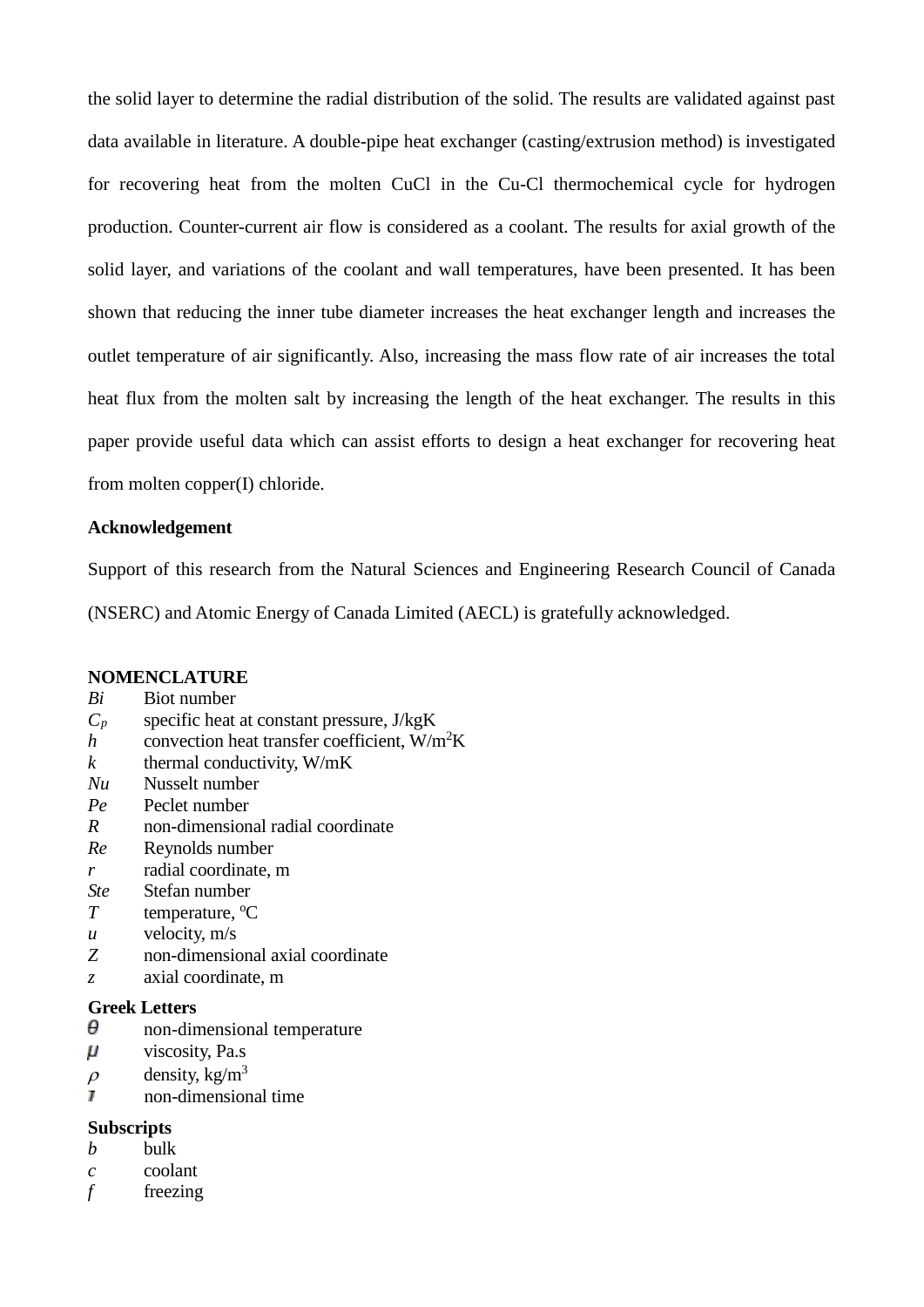| i  | <i>nner</i> |
|----|-------------|
| in | inlet       |
| 1  | liquid      |
| Ω  | outer       |
| S  | solid       |
| w  | wall        |

# **REFERENCES**

[1] Nersesian R. L. Energy for the 21<sup>st</sup> Century: A Comprehensive Guide to Conventional and Alternative Sources. New York: M. E. Sharpe, 2010.

[2] Dell R. Clean Energy. London: Royal Society of Chemistry, 2004.

[3] Kothari R., Buddhi D., Sawhney R. L. Comparison of Environmental and Economic Aspects of Various Hydrogen Production Methods. Renewable and Sustainable Energy Reviews. 2008; 12: 553-563.

[4] Kim J. H., Um D. H., Kwon O. C. Hydrogen Production from Burning and Reforming of Ammonia in a Microreforming System. Energy Conversion and Management. 2012; 56: 184-191.

[5] Kirtay E. Recent Advances in Production of Hydrogen from Biomass. Energy Conversion and Management. 2011; 52: 1778-1789.

[6] Borgognoni F., Tosti S., Vadrucci M., Santucci A. Combined Methane and Ethanol Reforming for Pure Hydrogen Production through Pd-based Membranes. International Journal of Hydrogen Energy. Pro2013; 38: 1430-1438.

[7] Jing D., Liu H., Zhang X., Zhao L., Guo L. Photocatalytic Hydrogen Production Under Direct Solar Light in a CPC Based Solar Reactor: Reactor Design and Preliminary Results. Energy Conversion and Management. 2009; 50: 2919-2926.

[8] Yan Q., Guo L., Lu Y., Thermodynamic Analysis of Hydrogen Production from Biomass Gasification in Supercritical Water. Energy Conversion and Management. 2006; 47: 1515-1528.

[9] Ni M. 2D Heat and Mass Transfer Modelling of Methane Steam Reforming for Hydrogen Production in a Compact Reformer. Energy Conversion and Management. 2013; 65: 155-163.

[10] Spath P. L. and Mann M. K. Life Cycle Assessment of Hydrogen Production via Natural Gas Steam Reforming. Technical Report. NREL/TP-570-27637. 2001.

[11] Tinoco R. R., Mansilla C., Bouallou C. Competitiveness of Hydrogen Production by High Temperature Electrolysis: Impact, of the Heat Source and Identification of Key Parameters to Achieve Low duction Costs. Energy Conversion and Management. 2010; 51: 2623-2634.

[12] Atlam O. And Kolhe M. Equivalent Electrical Model for a Proton Exchange Membrane (PEM) Electrolyser. Energy Conversion and Management. 2010; 52: 2952-2957.

[13] Menon V., Janardhanan V. M., Deutschmann O. A Mathematical Model to Analyze Solid Oxide Electrolyzers Cells (SOECs) for Hydrogen Production. Chemical Engineering Science. In Press. 2013.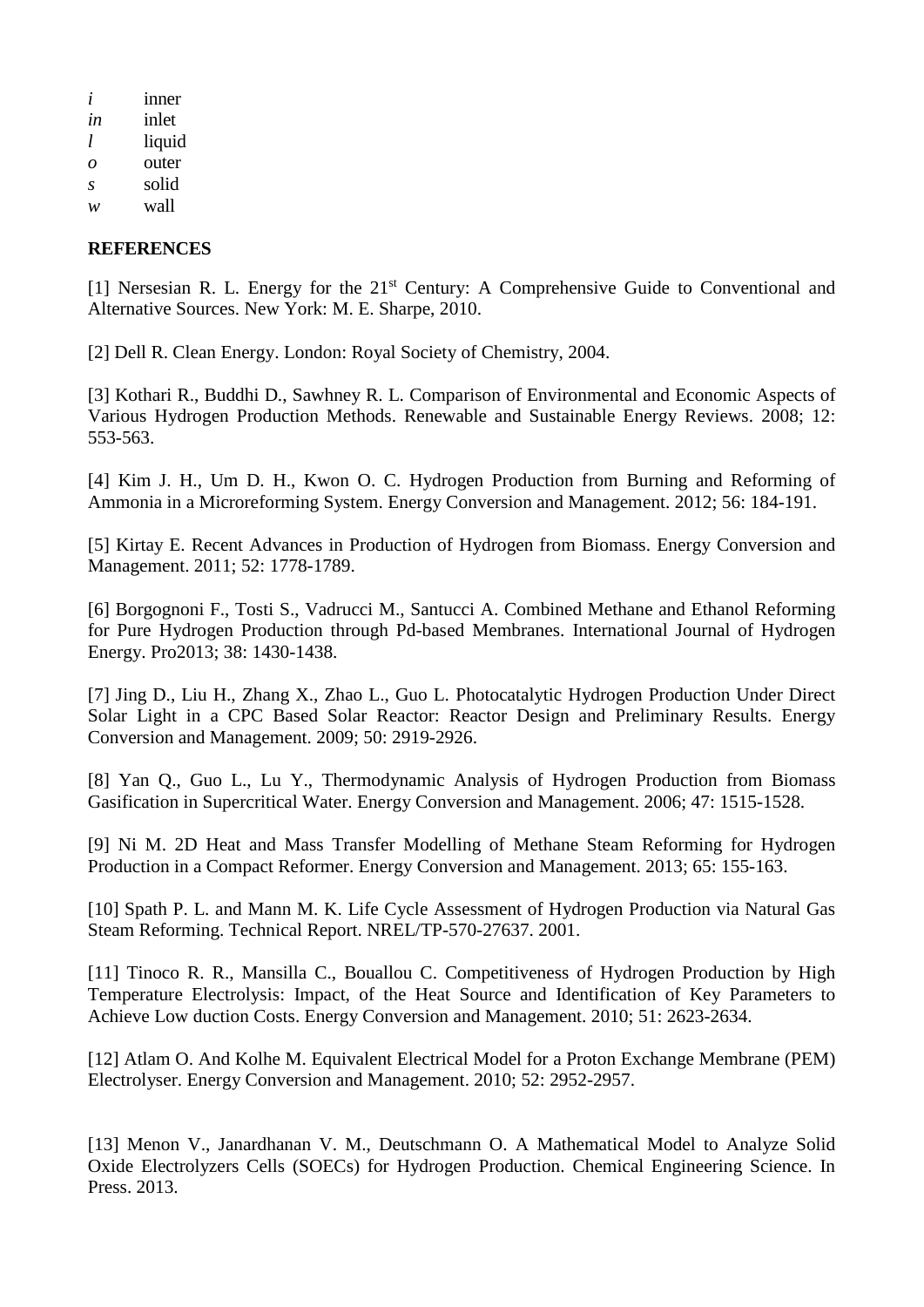[14] Ferrero D., Lanzini A., Santarelli M., Leone P. A Comparative Assessment of Hydrogen Production from Low- and High-temperature Electrolysis. International Journal of Hydrogen Energy. 2013; 38: 3523-3536.

[15] Ni M., Leung M. K., Leung D. Y. Energy and Exergy Analysis of Hydrogen Production by a Proton Exchange Membrane (PEM) Electrolyzer. Energy Conversion and Management. 2008; 49: 2748-2756.

[16] Bhandari R., Trudewind C. A., Zapp P., Life Cycle Assessment of Hydrogen Production via Electrolysis. Journal of Cleaner Production. In press. 2013.

[17] Schultz K. Thermochemical Production of Hydrogen from Solar and Nuclear Energy. Presentation to the Stanford Global Climate and Energy Project, General Atomics, San Diego, CA, 2003.

[18] Vitart X., Duigou A. L., Carles P. Hydrogen Production Using the Sulfur-iodine Cycle Coupled to a VHTR: An Overview. Energy Conversion and Management. 2006; 47: 2740-2747.

[19] Funk J. E. Thermochemical Hydrogen Production: Past and Present. International Journal of Hydrogen Energy 2001; 26: 185-190.

[20] Steinfeld A. Solar Hydrogen Production via a Two-step Water Splitting Thermochemical Cycle Based on Zn/ZnO Redox Reactions. International Journal of Hydrogen Energy. 2002; 27: 611-619.

[21] Huang C. and Raissi A. T. Analysis of Sulfur Iodine Thermochemical Cycle for Solar Hydrogen Production. Part I: Decomposition of Sulfuric Acid*.* Solar Energy. 2005; 78: 632-646.

[22] Xinxin W. and Kaoru O. Thermochemical Water Splitting for Hydrogen Production Utilizing Nuclear Heat from an HTGR. Tsinghua Science and Technology. 2005; 10: 270-276.

[23] Abanades S., Charvin P., Lemont F., Flamant G. Novel Two-step SnO<sub>2</sub>/SnO Water-splitting Cycle for Solar Thermochemical Production of Hydrogen. International Journal of Hydrogen Energy. 2008; 33: 6021-6030.

[24] Galvez M. E., Frei A., Albisetti G., Lunardi G., Steinfeld A. Solar Hydrogen Production via a Two-step Thermochemical Process Based on MgO/Mg Redox Reactions-Thermodynamic and Kinetic Analyses. International Journal of Hydrogen Energy. 2008; 33: 2880-2890.

[25] Rosen M. A. Advances in Hydrogen Production by Thermochemical Water Decomposition: A Review. Energy-The International Journal. 2010; 35: 1068-1076.

[26] Charvin P., Stephane A., Florent L., Gilles F. Analysis of Solar Chemical Processes for Hydrogen Production from Water Splitting Thermochemical Cycles. Energy Conversion and Management. 2008; 49: 1547-1556.

[27] Ghandehariun S., Naterer G. F., Dincer I., Rosen M. A. Solar Thermochemical Plant Analysis for Hydrogen Production with the Copper-chlorine Cycle. International Journal of Hydrogen Energy. 2010; 35: 8511-8520.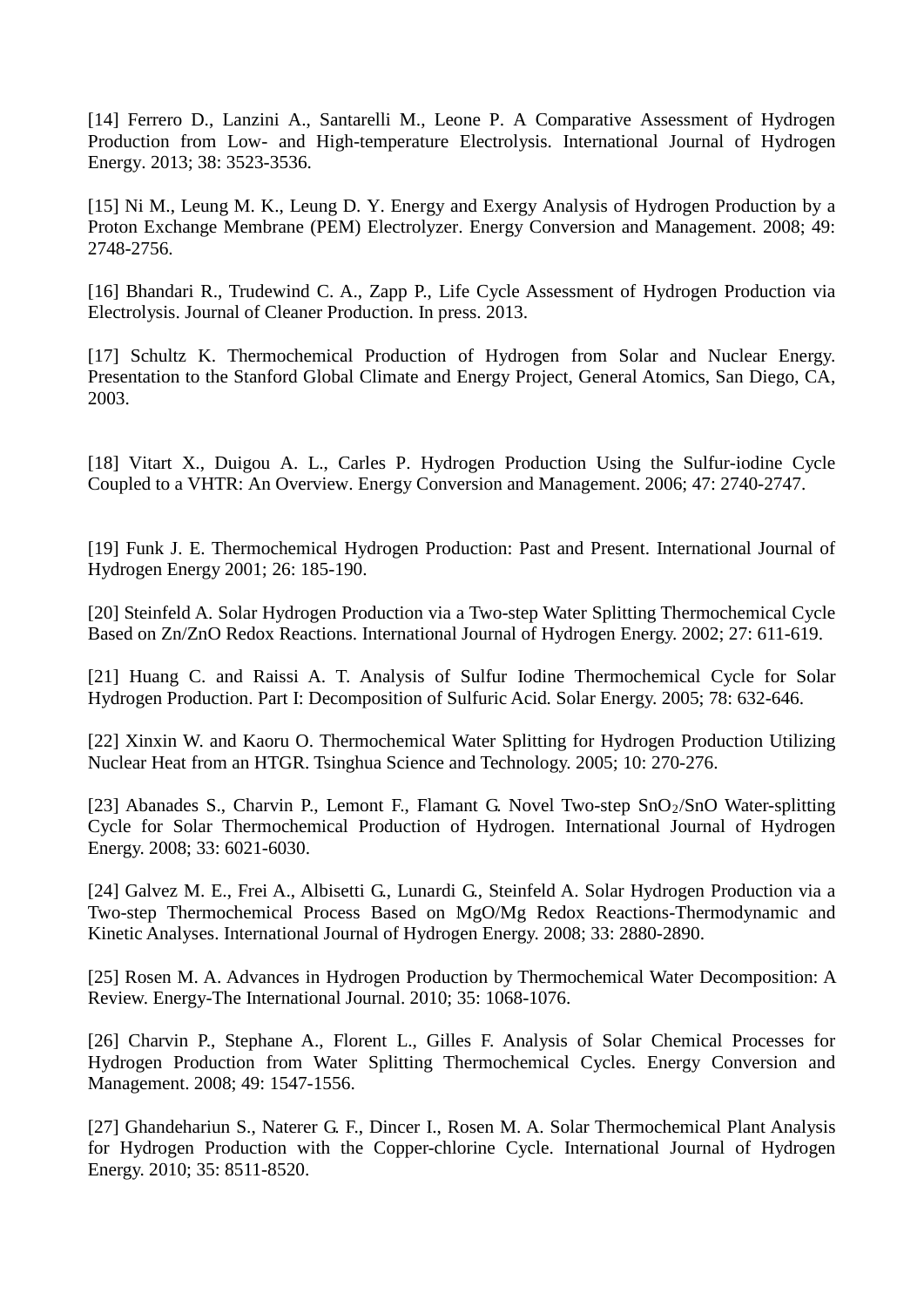[28] Lewis M. A. and Sink C. High Temperature Thermochemical Processes. DOE Hydrogen Program, Annual Progress Report. 2008; 240-244.

[29] Naterer G. F., Gabriel K., Wang Z. L., Daggupati V. N., Gravelsins R. Thermochemical Hydrogen Production with a Copper-chlorine Cycle. I: Oxygen Release from Copper Oxychloride Decomposition. International Journal of Hydrogen Energy. 2008; 33: 5439-5450.

[30] Wang Z. L., Naterer, G. F., Gabriel K. S., Gravelsins R., Daggupati, V. N. Comparison of Sulfur-iodine and Copper-chlorine thermochemical hydrogen production cycles. International Journal of Hydrogen Energy. 2010; 35: 4820-4830.

[31] Ghandehariun S., Rosen, M. A., Naterer, G. F., Wang Z. Pinch Analysis for Recycling Thermal Energy in the Cu-Cl Cycle. International Journal of Hydrogen Energy. 2012; 37: 16535-16541.

[32] Jaber O., Naterer G. F., Dincer I. Heat Recovery from Molten CuCl in the Cu-Cl Cycle of Hydrogen Produuction. International Journal of Hydrogen Energy. 2010; 35: 6140-6151.

[33] Ghandehariun S., Rosen M. A., Naterer G. F., Wang Z. [Comparison of Molten Salt Heat](http://faculty.uoit.ca/naterer/papers.html#mc3)  [Recovery Options in the Cu-Cl Cycle of Hydrogen Production.](http://faculty.uoit.ca/naterer/papers.html#mc3) International Journal of Hydrogen Energy. 2011; 36: 11328-11337.

[34] Lally B., Biegler L., Henein H. Finite Difference Heat Transfer Modeling for Continuous Casting. Metallurgical Transactions B. 1990; 21: 761-770.

[35] Tieu A. K. and Kim I. S. Simulation of the Continuous Casting Process by a Mathematical Model. International Journal of Mechanical Sciences. 1997; 39: 185-192.

[36] Das S. K. Thermal Modelling of DC Continuous Casting including Submould Boiling Heat Transfer. Applied Thermal Engineering. 1999; 19: 897–916.

[37] Tieu A. K. and Kim I. S. Heat Transfer Analysis for the Continuous Casting Process by the Front Tracking BEM. Engineering Analysis with Boundary Elements: 2000; 24: 215-223.

[38] Mahmoudi J. Mathematical Modelling of Fluid Flow, Heat Transfer and Solidification in a Strip Continuous Casting Process. International Journal of Cast Metals Research. 2006; 19: 223- 236.

[39] Wei S. S. and Guceri S. I. Solidification in Developing Pipe Flows. International Journal of Heat and Fluid Flow. 1987; 9: 225-232.

[40] Hwang G. J. and Tsai C. W. Effect of Natural Convection on Laminar Pipe Flow Solidification. International Journal of Heat and Mass Transfer. 1995; 38: 2733–2742.

[41] Gammon J. and Howarth J. A. The Inward Solidification of Cylinders with a Slightly Perturbed Temperature Distribution at the Boundary. International Communications in Heat and Mass Transfer. 1996; 23: 387–396.

[42] Sampson P. and Gibson R. D. Solidification of a Liquid Metal Following through a Circular Pipe: A Prediction of a Nozzle Blockage. Adv. Eng. Software. 1981; 3: 17–25.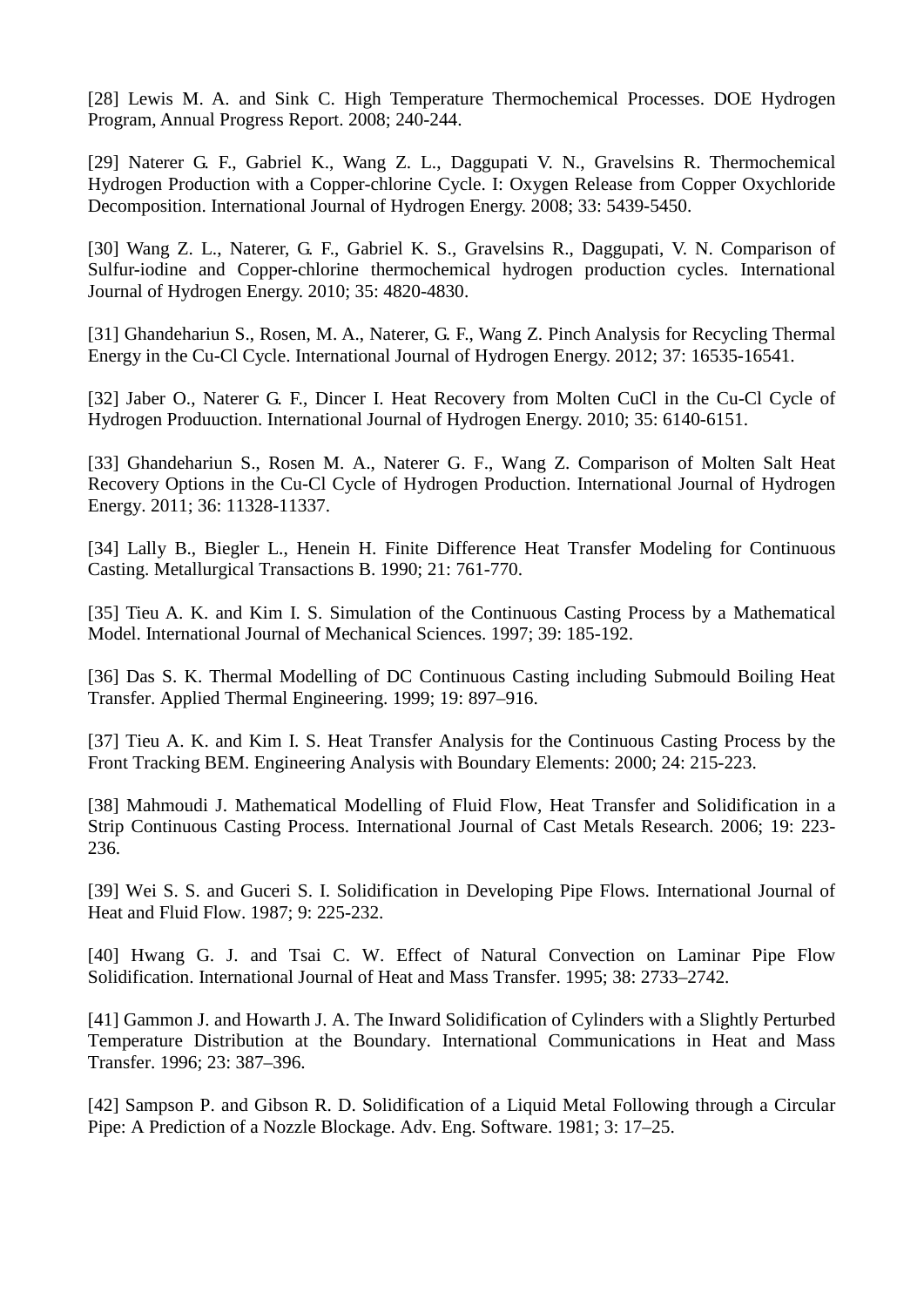[43] Conde R., Parra M. T., Castro F., Villafruela J. M., Rodriguez M. A., Mendez C. Numerical Model for Two-phase Solidification Problem in a Pipe. Applied Thermal Engineering. 2004; 24: 2501–2509.

[44] Cheung F. B. and Baker L. Transient freezing of Liquids in Tube Flow. Nuclear Science and Engineering. 1976; 60: 1–9.

[45] Seeniraj R. V. and Hari G. S. Transient Freezing of Liquids in Forced Flow Inside Convectively Cooled Tubes. International Communications in Heat and Mass Transfer. 2008; 35: 786-792.

[46] Incropera F. P. and D. P. DeWitt. Fundamentals of Heat and Mass Transfer. New Jersey: John Wiley & Sons, 2001.

[47] Rohsenow W., Hartnett J., Cho Y. Handbook of Heat Transfer. New York: McGraw-Hill Professional, 1998.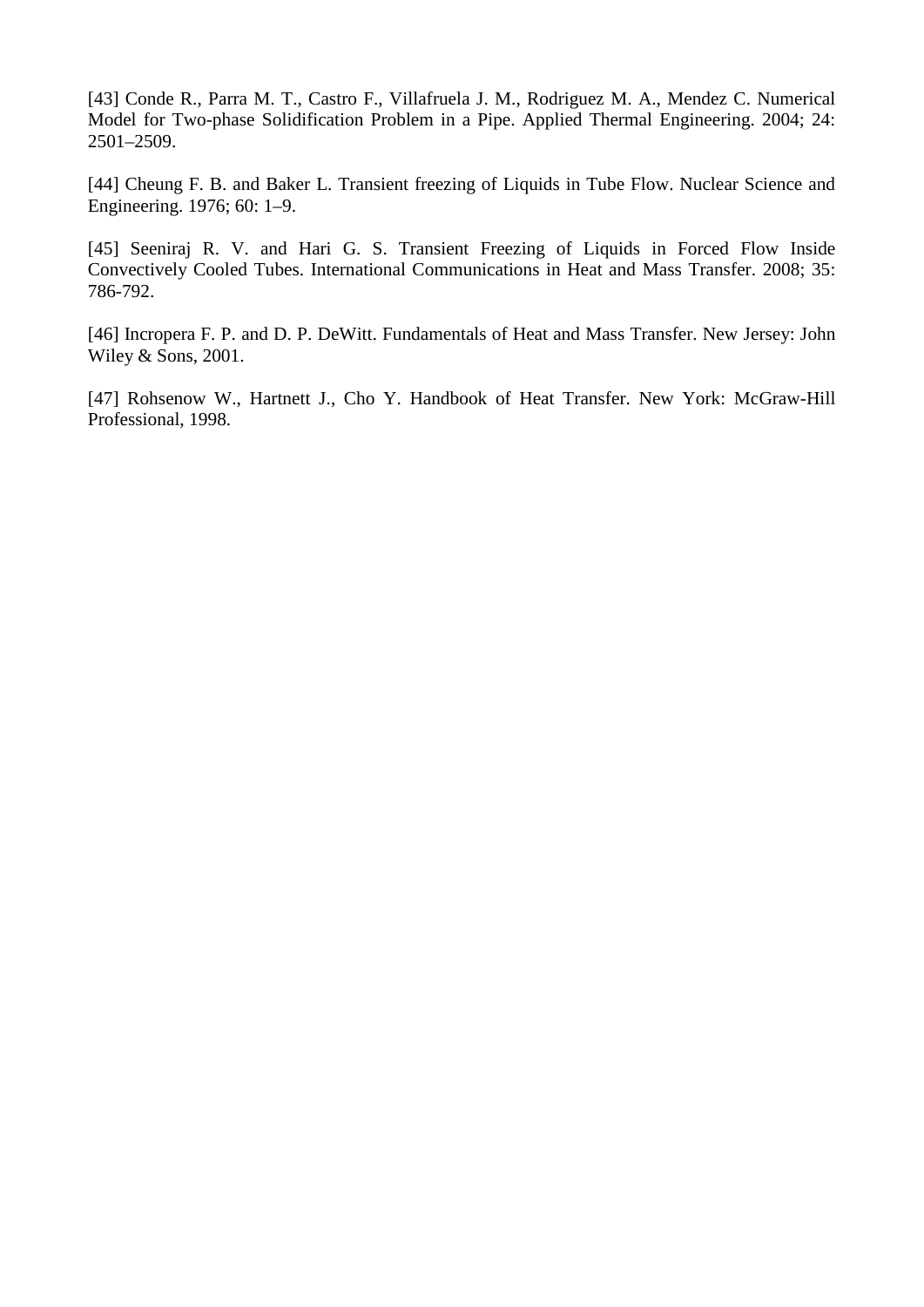| raone 1. Ceneral hydrogen production methods.<br>Method | Energy supply                      |                       |
|---------------------------------------------------------|------------------------------------|-----------------------|
| Water electrolysis                                      | <b>Material resources</b><br>Water | Electrical            |
| Thermochemical water splitting                          | Water                              | Thermal               |
| Gasification                                            | Water, fossil fuels, biomass       | Thermal               |
| Reforming                                               | Water, fossil or biofuels          | Thermal               |
| Photocatalysis                                          | Water                              | Photonic              |
| Biophotolysis                                           | Water                              | Photonic, biochemical |

Table 1. General hydrogen production methods.

Table 2. Typical specifications of various types of electrolyzers.

| Specification                      | Unit                | Alkaline         | <b>PEM</b>    | <b>SOE</b>   |
|------------------------------------|---------------------|------------------|---------------|--------------|
| Technology maturity                |                     | State of the art | Demonstration | R & D        |
| Cell temperature                   | $\rm ^{o}C$         | 60-80            | 50-80         | 900-1000     |
| Cell pressure                      | bar                 | <30              | $<$ 30        | $<$ 30       |
| Current density                    | A/cm <sup>2</sup>   | $0.2 - 0.4$      | $0.6 - 2.0$   | $0.3 - 1.0$  |
| Cell voltage                       |                     | $1.8 - 2.4$      | $1.8 - 2.2$   | $0.95 - 1.3$ |
| System specific energy consumption | kWh/Nm <sup>3</sup> | $4.5 - 7.0$      | $4.5 - 7.5$   | $2.5 - 3.5$  |
| System hydrogen production         | $Nm^3/hr$           | < 760            | $<$ 30        |              |
| System lifetime                    | year                | $20 - 30$        | $10 - 20$     |              |

Table3. Reaction steps in the Cu-Cl cycle.

| <b>Step</b> | Reaction                                                | Temperature Range ("C) |  |  |
|-------------|---------------------------------------------------------|------------------------|--|--|
|             | $2CuCl(aq) + 2HCl(aq) \rightarrow H_2(q) + 2CuCl_2(aq)$ | <100                   |  |  |
|             | $CuCl2(aq) \rightarrow CuCl2(s)$                        | ${<}100$               |  |  |
|             | $2CuCl2(s)+H2O(g) \rightarrow Cu2OCI2(s)+2HCl(g)$       | 400                    |  |  |
|             | $Cu2OCI2(s) \rightarrow 2CuCl(1) + 1/2O2(q)$            | 500                    |  |  |

Table 4. Heat distribution in the Cu-Cl cycle.

| <b>Step</b> | Heat Requirement | <b>Endothermic Process</b>                         | Hear Recovery | Exothermic    |
|-------------|------------------|----------------------------------------------------|---------------|---------------|
|             | (kW)             |                                                    | (kW)          | Process       |
|             |                  |                                                    |               |               |
|             | 2.12             | Drying                                             |               |               |
| 3           | 3.33             | Heating CuCl <sub>2</sub> , generating superheated | 0.04          | Cooling HCl   |
|             |                  | steam, heat of reaction                            |               |               |
|             | 2.71             | Heating $Cu2OCl2$ , heat of reaction               | 0.14          | Cooling $O_2$ |
|             |                  |                                                    | 1.3           | Cooling CuCl  |
| Total       | 8.16             |                                                    | 1.48          |               |

Table 5. Effect of heat recovery on the overall efficiency of the cycle

| Released heat recovered within the cycle $(\%)$   0   20   50   80   100 |                                 |  |  |
|--------------------------------------------------------------------------|---------------------------------|--|--|
| Overall thermal efficiency $(\%)$                                        | $\mid$ 45   46.5   49   51   53 |  |  |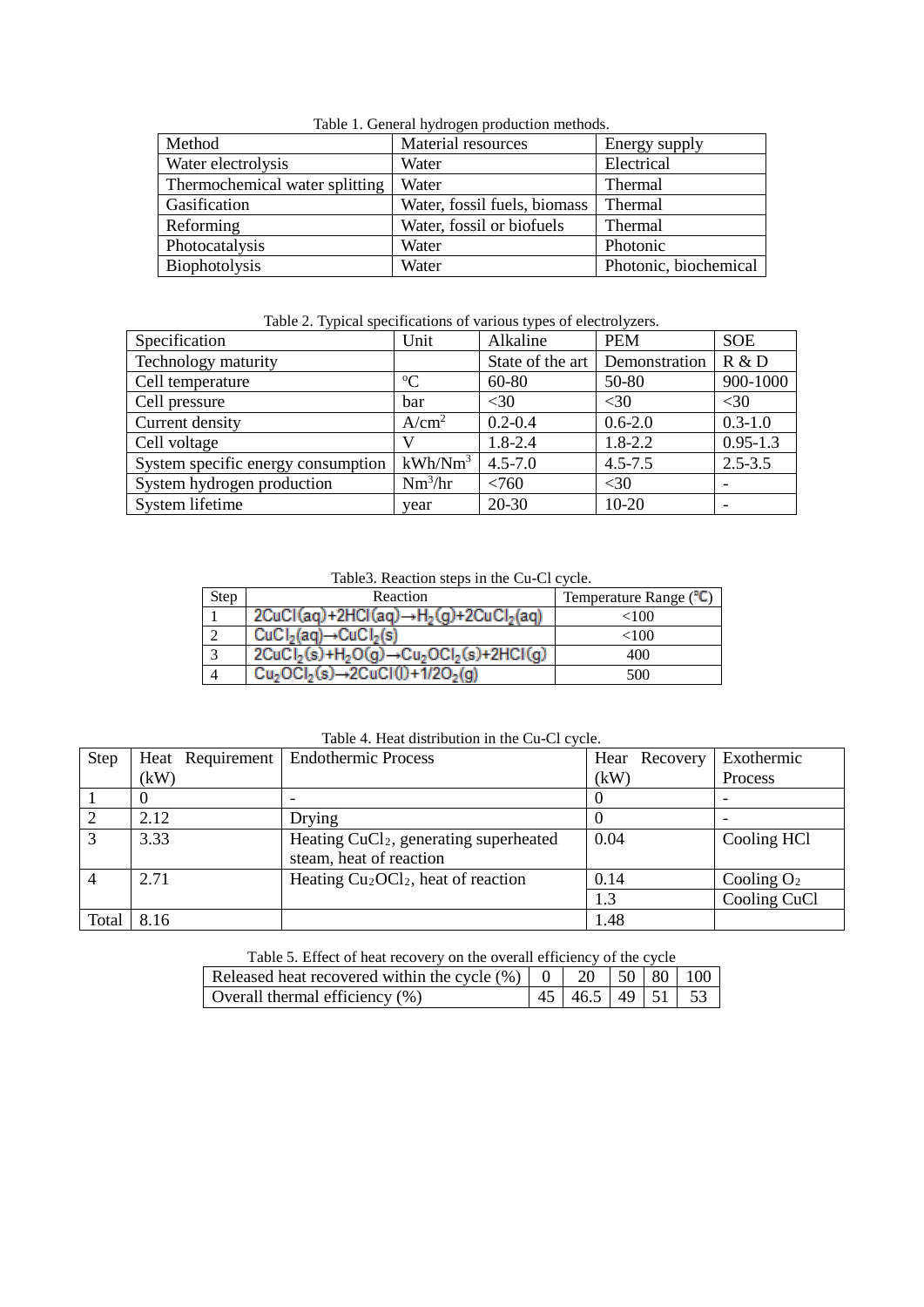

Fig. 1- Schematic of a counterflow heat exchanger with solidification.







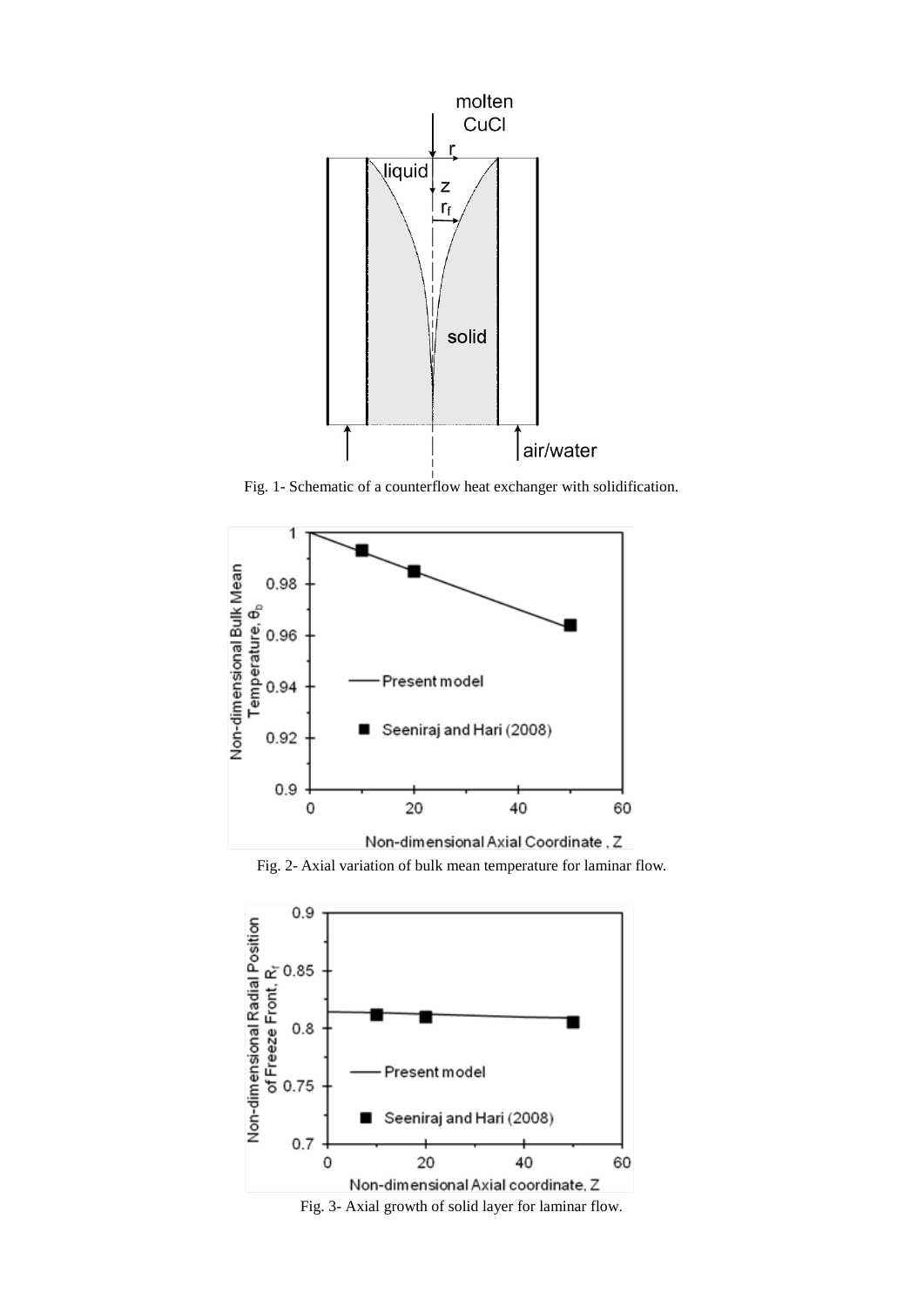

Fig. 4- Fluid bulk temperature variation along the tube for turbulent flow.



Fig. 6- Axial variation of the coolant temperature and effect of inner tube dimension.